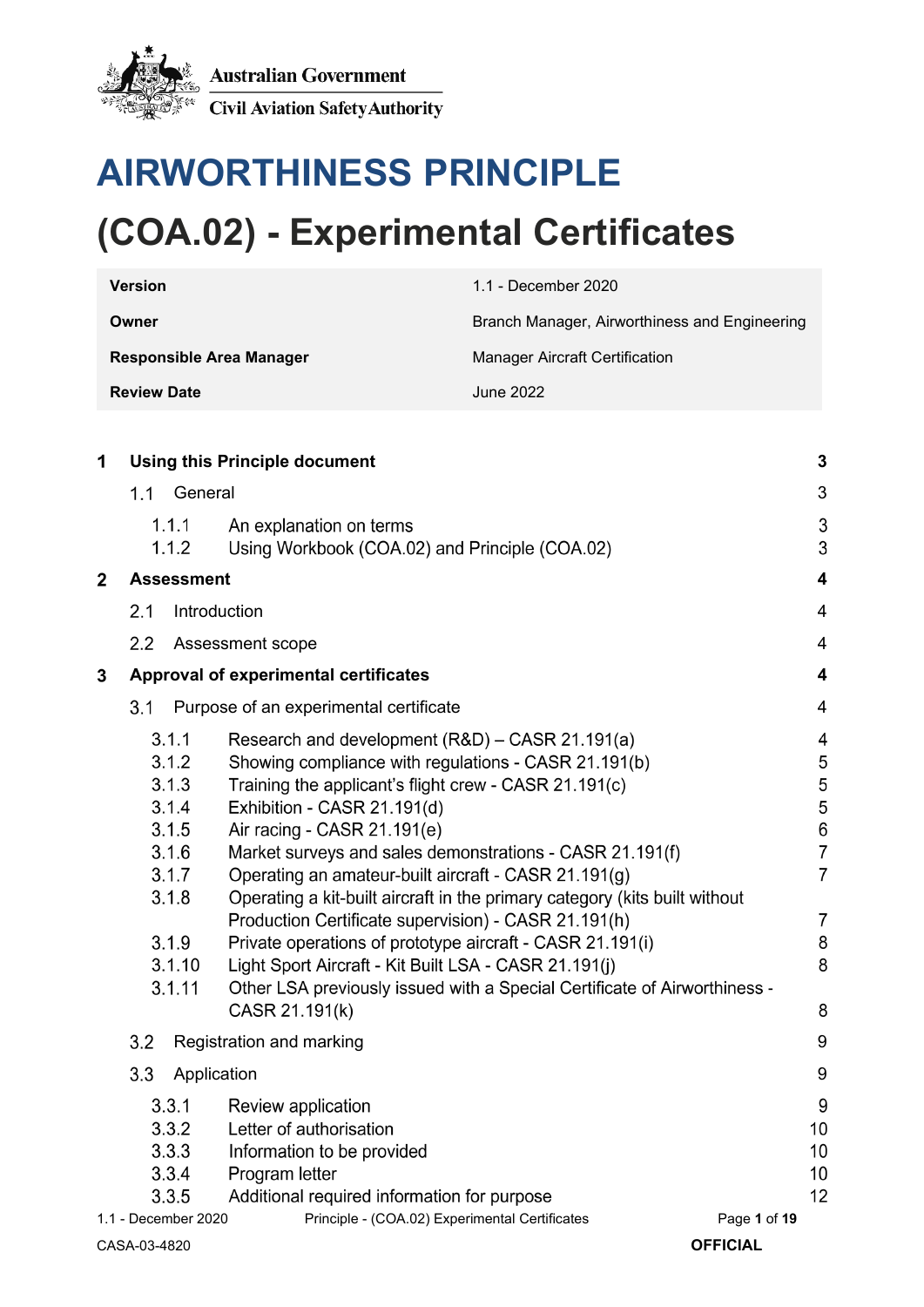|   | 3.4<br><b>Risk assessment</b>                      |                                                                                                                                                                                         |                                  |  |  |
|---|----------------------------------------------------|-----------------------------------------------------------------------------------------------------------------------------------------------------------------------------------------|----------------------------------|--|--|
|   | 3.4.1<br>3.4.2                                     | Hazard and risk assessment<br>Inspection of aircraft                                                                                                                                    | 14<br>14                         |  |  |
|   | 3.5<br><b>Flight testing</b>                       |                                                                                                                                                                                         |                                  |  |  |
|   | 3.5.1<br>3.5.2<br>3.5.3<br>3.5.4<br>3.5.5<br>3.5.6 | Flight test area<br>Duration<br>Aerobatics<br>Pilot qualifications<br>Flight test program<br>Flight test safety                                                                         | 14<br>15<br>15<br>15<br>15<br>15 |  |  |
|   | 3.6                                                | Issue experimental certificate approval                                                                                                                                                 | 15                               |  |  |
|   | 3.6.1<br>3.6.2<br>3.6.3                            | <b>Time limitations</b><br>Conditions and limitations applied to an experimental certificate<br>Operation over built up areas or operations other than day Visual Flight<br>Rules (VFR) | 16<br>16<br>16                   |  |  |
| 4 |                                                    | <b>Cancellation/ suspension</b>                                                                                                                                                         | 17                               |  |  |
|   | Surrender<br>4.1                                   |                                                                                                                                                                                         | 17                               |  |  |
| 5 |                                                    | <b>Definitions for Principle (COA.02)</b>                                                                                                                                               | 18                               |  |  |
|   | 19<br><b>Revision history</b>                      |                                                                                                                                                                                         |                                  |  |  |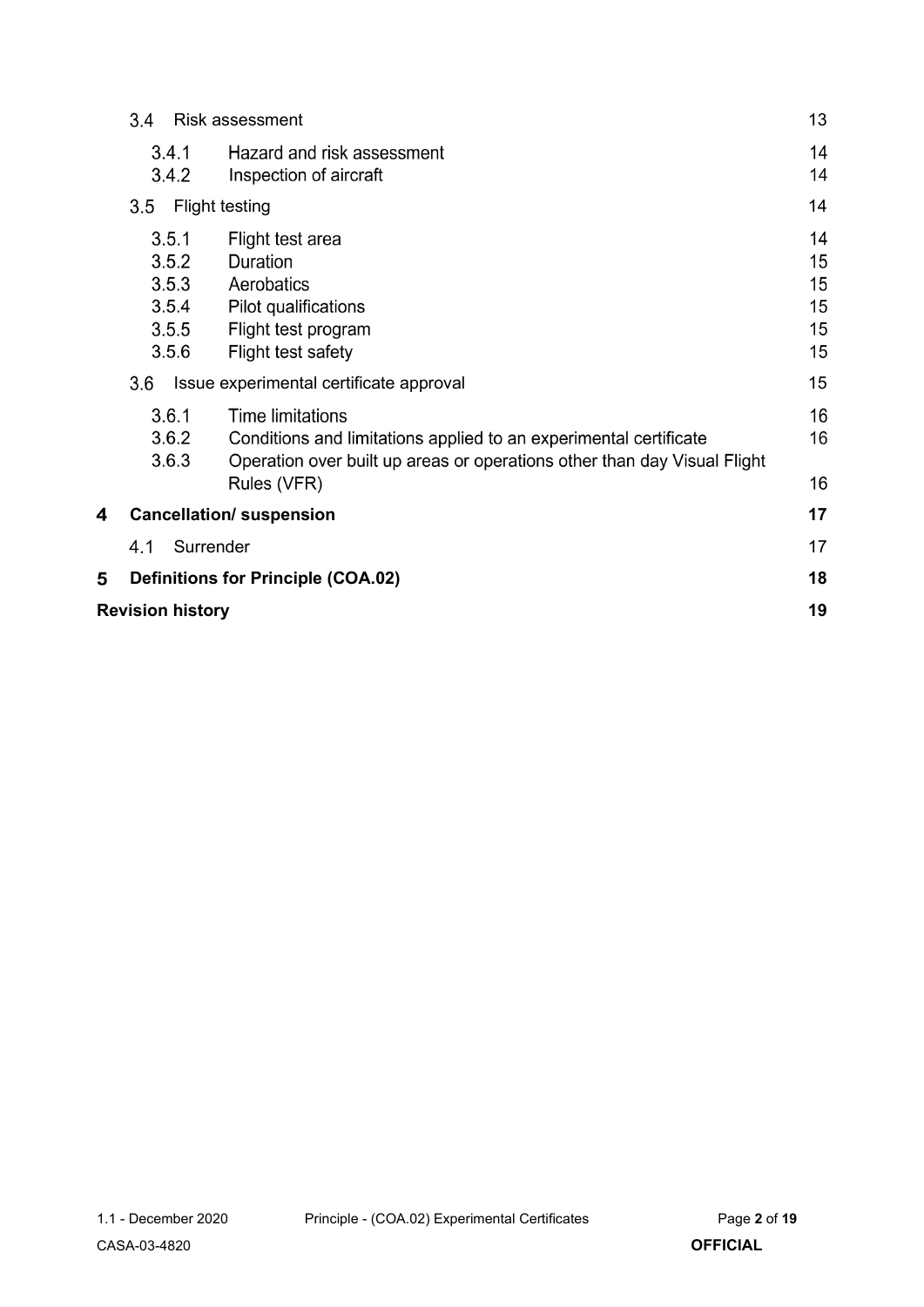### <span id="page-2-0"></span>1 **Using this Principle document**

### <span id="page-2-1"></span> $1.1$ **General**

The airworthiness principle document aligns with the associated workbook and provides clarification on the condition statements (questions) provided in the workbook, as well as guidance on how to assess the application considering the specific requirements in each section. To achieve this, the language used aims to encompass the regulatory requirements and CASA's understanding of safe practices including items for consideration that will establish what CASA believes to be a level of safety that is at least acceptable for an approval to be given.

#### $1.1.1$ **An explanation on terms**

### **Must**

When this document states a requirement as a "must", the term will reference a legislative requirement and as such it cannot be omitted or changed from the stated requirement without further legislative variation or exemption.

### **Should**

The use of the term "should" reflects a requirement that CASA has determined is important to be satisfied that the authorisation is considered to provide a level of safety that is at least acceptable. As these requirements are not specified in legislation, such requirements should be considered only as acceptable means of compliance. Alternate means that can be shown to meet the same intent can be accepted by CASA, an authorised person or a relevant approved design organisation where deemed appropriate. The regulatory basis for these requirements is the regulation 11.055 of CASR. Where alternate methods do not show or meet the same intent, a condition may be placed on the authorisation to compensate and re-establish an acceptable level of safety. The regulatory basis for such requirements is regulation 11.056 of CASR.

It is not acceptable to ignore or omit any "should" requirement that is applicable to the authorisation being assessed without a justification demonstrating the decision retains a level of safety that is "at least acceptable". Conversely, it is also important to consider whether imposing such circumstances may be inappropriate and unduly onerous on the operator.

### **May**

The term "may" signifies something that is permitted but not required through legislation or deemed important for approval. The term is used to provide options, alternate methods or examples.

#### $1.1.2$ **Using Workbook (COA.02) and Principle (COA.02)**

Workbook COA.02 follows the same numbering reference structure as Chapter 3 of this Principle. e.g. Section 3.2 of this Principle aligns with the same reference section of the workbook. The numbering is sequential to facilitate the cross-referencing between the Workbook and this Principle document.

The Principle document incorporates information from several sources, as well as technical expertise from CASA officers. This assistance aims to facilitate the assessment process by elaborating on regulatory issues and expanding on practices that must, should and may be positively identified to be considered compliant with current legislation.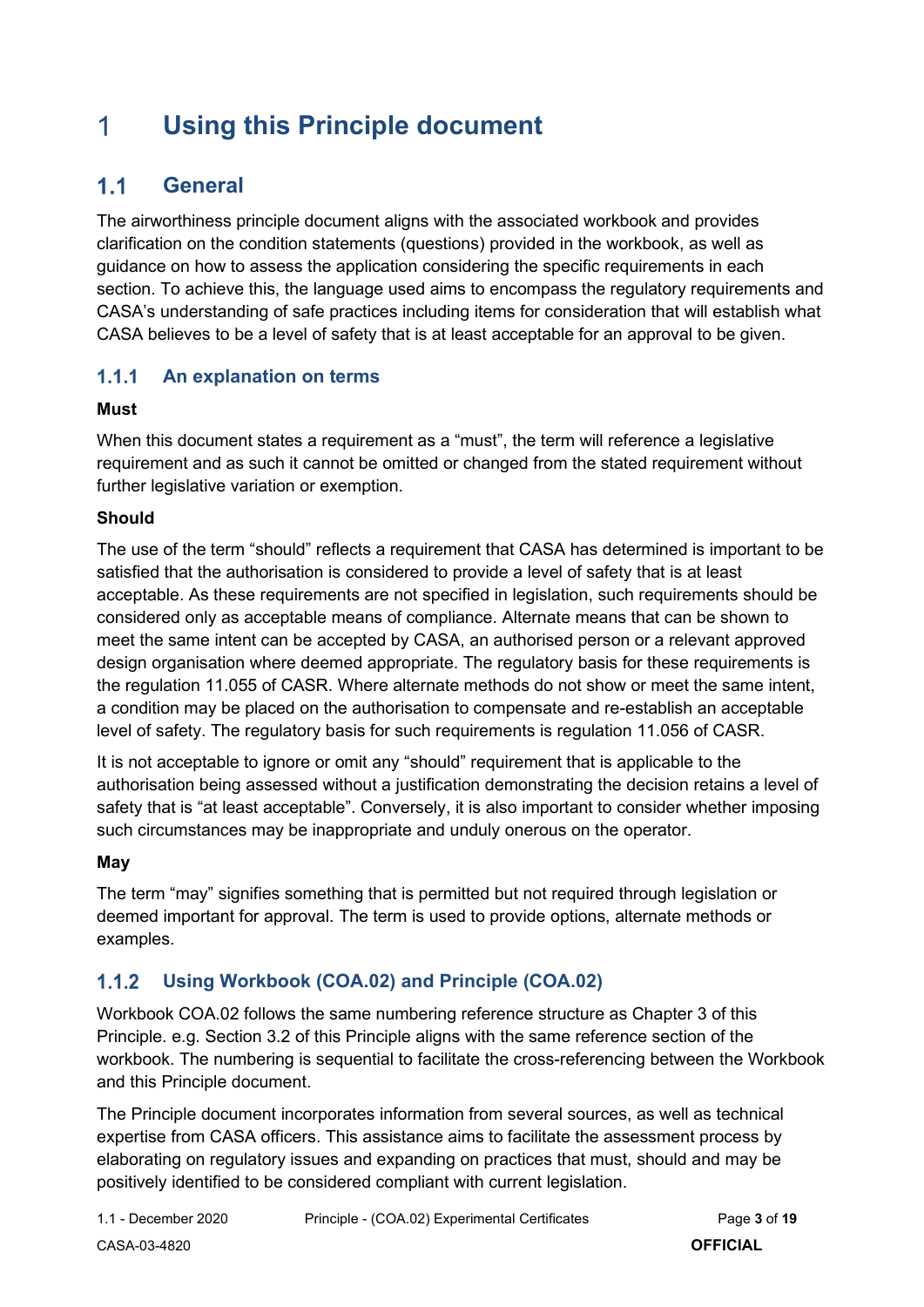### <span id="page-3-0"></span> $\overline{2}$ **Assessment**

### <span id="page-3-1"></span> $2.1$ **Introduction**

As a signatory to the Convention on International Civil Aviation 1944 (Chicago Convention) Australia is expected to uphold the airworthiness requirements set out in the several Articles of the Convention. In particular Article 31 states:

> Every aircraft engaged in international navigation shall be provided with a Certificate of Airworthiness issued or rendered valid by the state in which it is registered.

Part II of Annex 8 (Airworthiness of Aircraft) to the Convention requires:

3.2.1 - A Certificate of Airworthiness shall be issued by a Contracting State on the basis of satisfactory evidence that the aircraft complies with the design aspects of the appropriate airworthiness requirements.

CASA can issue experimental certificates to allow specific operations of aircraft which are not by their nature type certificated or have modifications incorporated that are not yet approved.

### <span id="page-3-2"></span> $2.2$ **Assessment scope**

The assessment scope for an experimental certificate involves receiving an application, reviewing aircraft configuration, aircraft documentation and where deemed appropriate performing an aircraft inspection.

Consultation with persons who have expertise applicable to the specifics of the application may be required.

The issuing of experimental certificates for the purposes of research and development and showing of compliance generally requires engineering analysis. In such cases, applications should be directed to the Airworthiness and Engineering branch of CASA or Instrument of Appointment holders that specifically have the authority to issue Experimental Certificates in their scope of approval.

Applications for Amateur Built (AB) and Light Sport Aircraft (LSA) should be directed to the General, Recreational & Sport Aviation branch (GRSA) as the over sighting office of Sport Aircraft Association Australia (SAAA) and the other sport organisations under which most LSA operate.

### <span id="page-3-3"></span>3 **Approval of experimental certificates**

### <span id="page-3-4"></span> $3.1$ **Purpose of an experimental certificate**

An experimental certificate for an aircraft may be issued for one or more of the following prescribed purposes per CASR regulation 21.191.

#### $3.1.1$ **Research and development (R&D) – CASR 21.191(a)**

This purpose is primarily intended for bona-fide R&D operations that lead to the subsequent issue of a type certificate, including proof-of-concept flying; or for operations which may be

1.1 - December 2020 Principle - (COA.02) Experimental Certificates Page **4** of **19**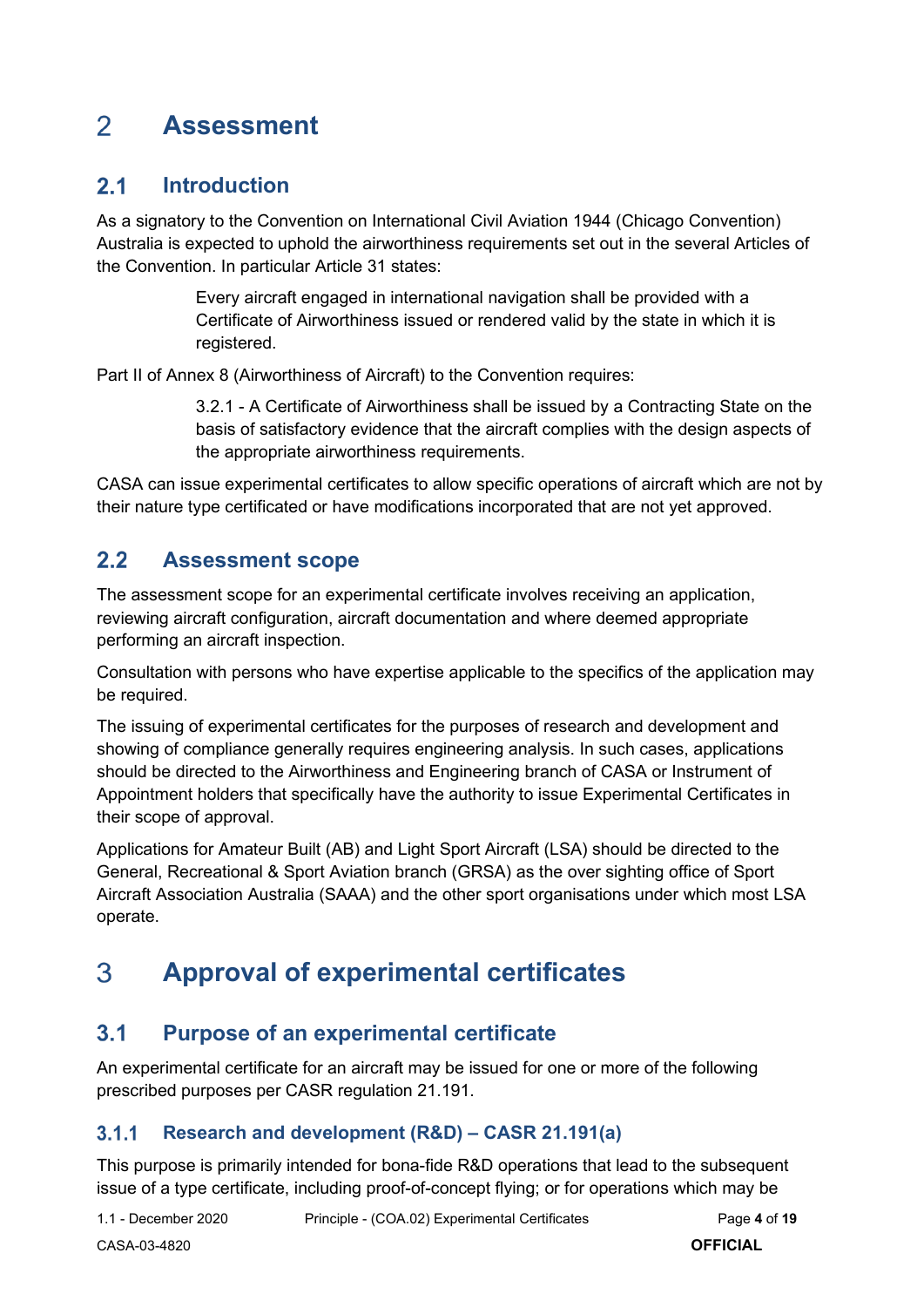purely R&D in nature, such as determining whether an idea warrants further investigation. Examples of this activity include testing new aircraft design concepts, new aircraft equipment installations, new aircraft operating techniques, or new uses for aircraft.

Both commercial-built and amateur-built aircraft are eligible for issue of an experimental certificate under this purpose. Operations are limited to genuine R&D activities. An experimental certificate for this purpose is valid only for the period of time specified on the certificate, but not exceeding one year, and for the number of flights necessary to complete the R&D program.

The R&D purpose is essentially a transitory one, and operation under this purpose for an indefinite period is not permitted.

#### $3.1.2$ **Showing compliance with regulations - CASR 21.191(b)**

This purpose provides for operations to show compliance with the CASR or other relevant design codes after completion of testing under the R&D purpose, where a type certificate holder has revised the relevant design data; or where a person has applied for approval of a major modification or design change under a supplemental type certificate (STC).

It also provides for test flying undertaken by CASA as part of a type certification program.

Examples of this purpose are conducting flight tests and other operations to show compliance with the airworthiness regulations, including flights to:

- show compliance for issue of type certificates and STCs
- substantiate major design changes
- verify compliance with the function and reliability requirements of the regulations.

**Note:** Production test flights are carried out under special flight permits and are not experimental in nature.

An experimental certificate for this purpose is valid only for the period of time specified on the certificate, but not exceeding one year, and for the number of flights necessary to accomplish the purpose.

#### $3.1.3$ **Training the applicant's flight crew - CASR 21.191(c)**

Operations under this purpose are limited to flight crews for whom training in the experimental aircraft is necessary for subsequent operations of the aircraft in type certification programs or for production flight testing.

Except for a manufacturer's first of an aircraft model, do not issue an experimental certificate for purpose of crew training when an equivalent aircraft with a standard certificate of airworthiness is available.

An experimental certificate for this purpose is valid only for the period of time specified on the certificate, but not exceeding one year, and for the number of flights necessary to accomplish the training.

#### $3.1.4$ **Exhibition - CASR 21.191(d)**

Operations covered under this purpose are for valid exhibition purposes only and include operations for the purpose of training for the exhibition or maintaining proficiency. Some examples of this purpose are exhibiting the aircraft's flight capabilities, performance, or unusual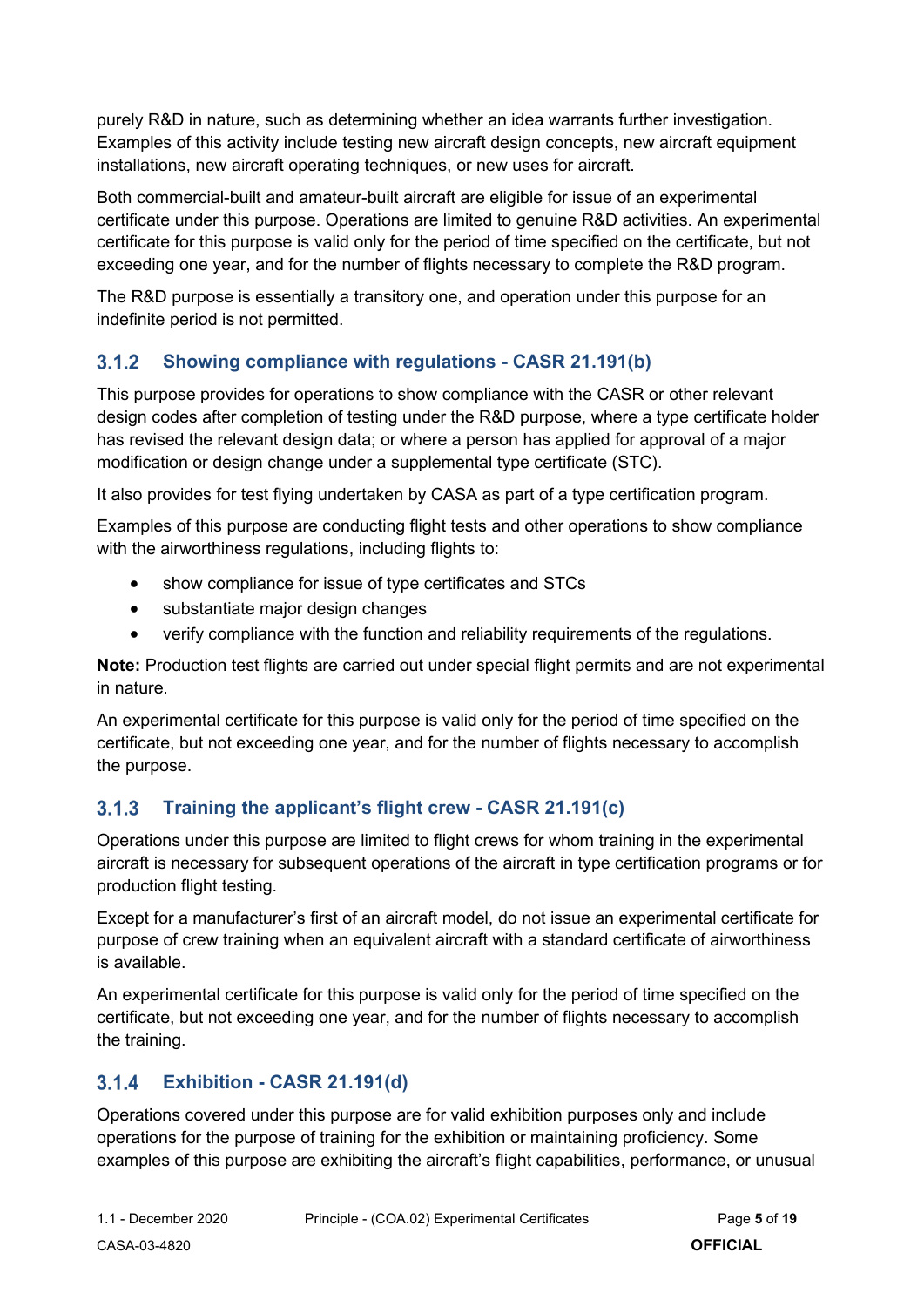characteristics at air shows, motion picture and television productions, and the maintenance of exhibition flight proficiency, including flying to and from such air shows and productions.

An experimental certificate for this purpose is normally valid for an unlimited period of time. However, operations under this provision are normally limited to a specified area in the vicinity of the aerodrome at which the aircraft is permanently based, or at the venue of the intended exhibition, including flying to and from the venue, and are based on a submitted list of events to be attended.

### **Exhibition of Ex-armed forces aircraft**

Exhibition of ex-armed forces aircraft is not normally provided for under the experimental rules as they should be conducted under the exhibition provisions in regulation 21.189 of CASR (Special certificate of airworthiness for limited category aircraft)

In adherence to this policy, an authorised person or a relevant approved design organisation is not authorised to issue an experimental certificate to an ex-armed forces aircraft for the purpose of subregulation 21.191(d) (exhibition). Certificates for this purpose are only available by making application to CASA using Form 718.

A CASA delegate may issue an experimental certificate to an ex-armed forces aircraft for exhibition however, the applicant will be required to provide details of the proposed exhibition flight. The certificate will be issued for the duration of time necessary to participate in the nominated event.

#### $3.1.5$ **Air racing - CASR 21.191(e)**

An experimental certificate for this purpose is issued for participating in air races, including practicing for air races, and flying to and from racing events. It is normally valid for an unlimited period of time. Operations under this purpose are normally limited to a specified area in the vicinity of the aerodrome at which the aircraft is permanently based, or at the venue of the intended race, and are based on a submitted list of events to be attended.

### **Ex-armed forces aircraft**

Ex-armed forces aircraft that have been extensively modified for the sole purpose of air racing must be operated on an experimental certificate, which will specify on the certificate, the races for which the certificate has been issued.

Ex-armed forces aircraft that have not been extensively modified for air racing may be flown in air races under the provisions of CASR Part 132 - Limited category aircraft and should not be operated on an experimental certificate.

An authorised person or a relevant approved design organisation is not authorised to issue experimental certificates for the purpose of air racing an ex-armed forces aircraft if it has not been extensively modified for air racing.

Air races are not normally conducted in Australia; however, if an operator of an ex-armed forces aircraft wishes to participate in an event and does not have a limited certificate they may apply to CASA for an experimental certificate for the purpose of participating in an air race. The certificate would only be issued for the duration necessary to participate in a nominated event.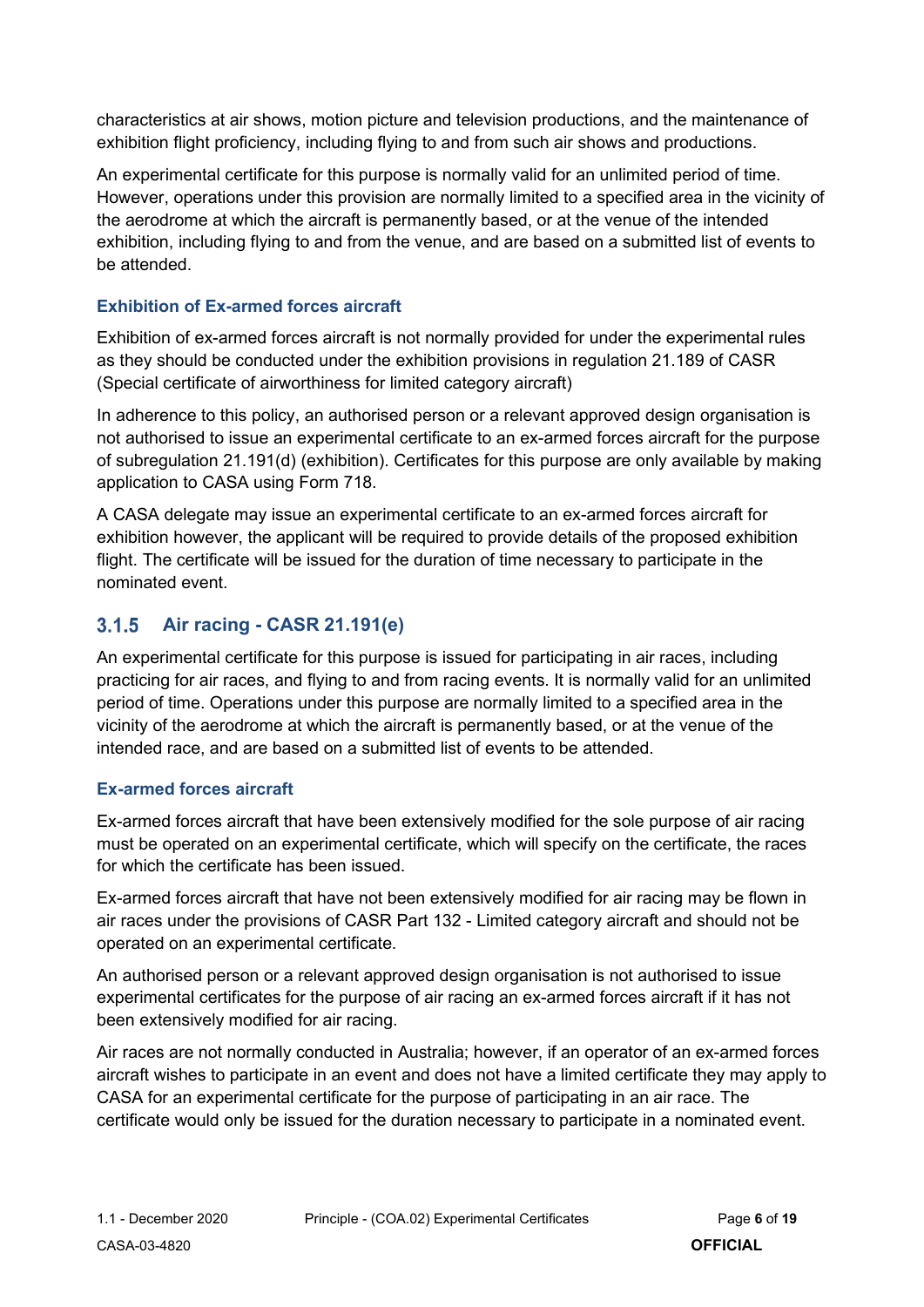#### $3.1.6$ **Market surveys and sales demonstrations - CASR 21.191(f)**

An experimental certificate for this purpose is issued to conduct market surveys and/or sales demonstrations. Issue of experimental certificates for this purpose are confined to:

- a manufacturer of an aircraft manufactured within Australia that is to be used for market surveys and/or sales demonstrations
- a manufacturer of aircraft engines who has altered a type certificated aircraft by installing different engines, manufactured by the manufacturer within Australia, and who then may apply for an experimental certificate for market surveys if the basic aircraft, before alteration, was type certificated in the normal, utility, acrobatic, commuter, primary, intermediate or transport category
- a person who has altered the design of a type certificated aircraft to be used for market surveys if the basic aircraft, before alteration, was type certificated in the normal, utility, aerobatic, commuter, or transport category.

Before an experimental certificate for this purpose can be issued, the applicant must have established a maintenance program for the continued airworthiness of the aircraft and have had the aircraft flown for at least 50 hours, or at least 5 hours if it is a type certificated aircraft that has been modified. An experimental certificate for this purpose is normally limited to the time needed for the prescribed operations and does not exceed one year.

#### $3.1.7$ **Operating an amateur-built aircraft - CASR 21.191(g)**

An amateur-built aircraft where the major portion of which has been fabricated and assembled by a person who undertook the construction project solely for the person's own education or recreation.

Applications for this purpose are also required to complete 'Form 727: Eligibility Statement – Amateur-built Aircraft certifying the major portion was fabricated and assembled for education or recreation, and that evidence is available to support this statement upon request.

CASA Advisory Circular 21.4 provides detailed information regarding amateur-built aircraft and should be referenced if the application is for this purpose.

It should be noted that altering, repairing, or rebuilding a type-certificated aircraft would generally constitute maintenance of the aircraft and not the fabrication and assembly of amateur-built aircraft. In such instances, a CASR Part 21 design approval should be considered such as a Supplemental Type Certificate (STC). The issuing of an experimental certificate should not be used as an alternate method for such purposes.

### $3.1.8$ **Operating a kit-built aircraft in the primary category (kits built without Production Certificate supervision) - CASR 21.191(h)**

An aircraft in the Primary category that meets the criteria of CASR 21.024(1)(a) and that was assembled by a person from a kit manufactured by a holder of a production certificate for that kit, without the supervision and quality control of the production certificate holder. The boundaries of kit-built aircraft are as follows:

- a. the aircraft is constructed from a manufactured kit that may include some major sub-assemblies and/or pre-assembled components;
- b. the kit is manufactured by a person holding a Production Certificate (PC) for the kit; and

1.1 - December 2020 Principle - (COA.02) Experimental Certificates Page **7** of **19**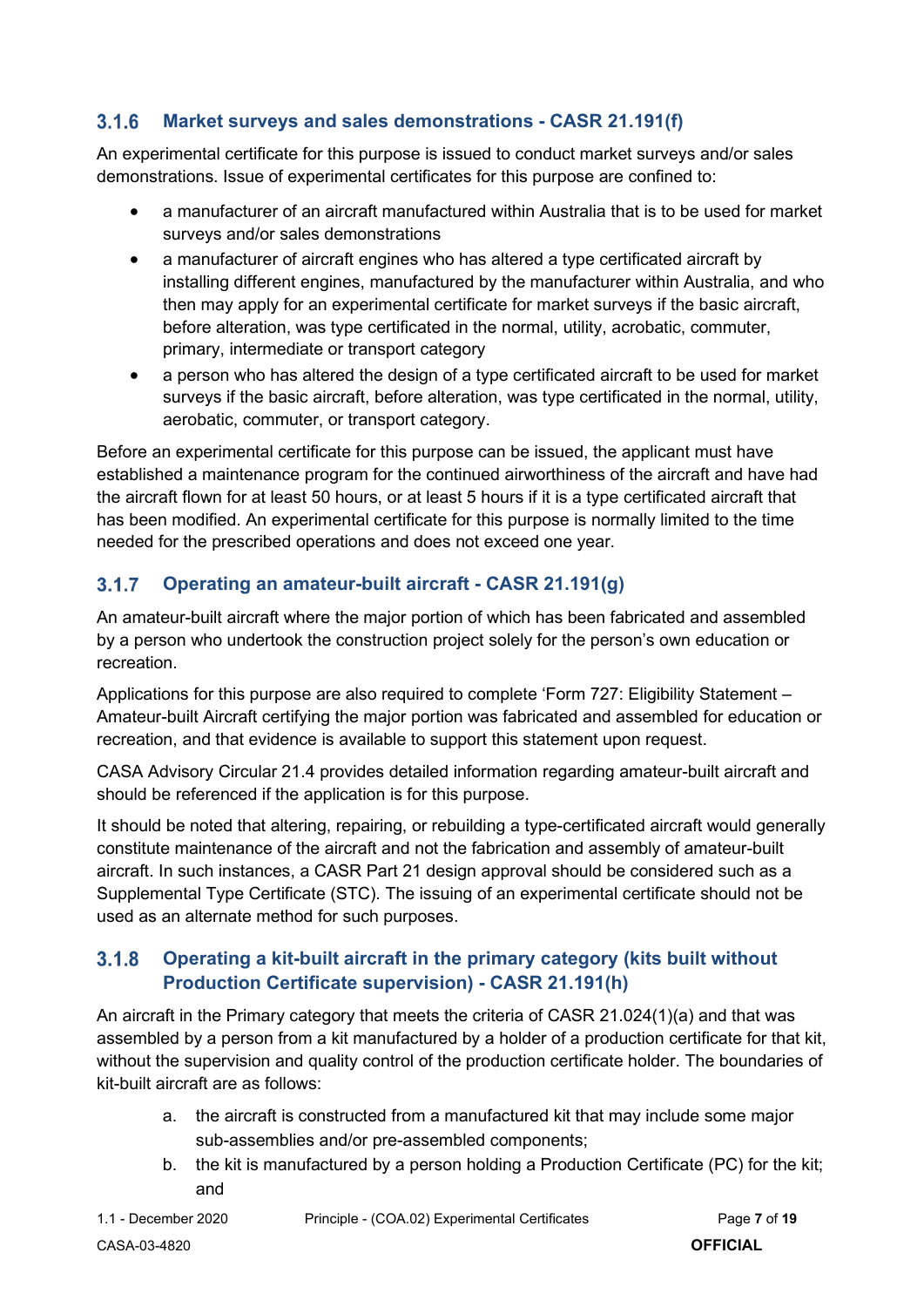c. the kit aircraft as a type is certificated in the primary category, but the kit is assembled without the benefit of the PC holder's supervision.

A person assembling an aircraft within the boundaries as described above will then be eligible for an experimental certificate, subject to the requirements of AC 21.4 being satisfied, with the exception that the major portion rule does not apply to kit-built aircraft. The aircraft will be designated Experimental (Kit Built), not Experimental (Amateur-Built). The requirements are listed below, refer to AC 21.4 for more detailed information:

- a. Inspection criteria
- b. Design and construction
- c. Construction kits
- d. Registration and marking information
- e. Identification and registration marks
- f. Certification steps
- g. Aircraft inspection

#### $3.1.9$ **Private operations of prototype aircraft - CASR 21.191(i)**

This purpose provides for limited private use of prototype aircraft that were previously issued with experimental certificates for the purposes of R&D, showing compliance with regulations, and/or exhibition.

Operations of the aircraft are confined to the carriage of maximum 6 occupants, unless otherwise approved by CASA, an authorised person or a relevant approved design organisation. The aircraft cannot be used for compensation or hire. The aircraft is subject to the same limitations and conditions as amateur-built experimental aircraft (see AC 21.4).

A prototype may be eligible for subsequent certification, as a standard category aircraft, if the aircraft has been shown to comply with the applicable airworthiness standards for the category sought, and conformance has been demonstrated throughout the aircraft's construction period.

### **Light Sport Aircraft - Kit Built LSA - CASR 21.191(j)**

There are two types of experimental certificates for LSA. One is for kit built LSA and the other is for aircraft that no longer satisfy the requirements of the Special C of A for LSA. CASA has published dedicated advisory circulars for amateur built and LSA, refer AC 21.4 and AC 21-41 respectively.

Before an experimental certificate for LSA can be issued, the manufacturer should have produced a production aircraft of the same model issued with a Special Certificate of Airworthiness. These aircraft can only be used for private purposes and for flying training of the owner. There is no requirement that the owner should build 51% of the aircraft.

### **Other LSA previously issued with a Special Certificate of Airworthiness - CASR 21.191(k)**

The experimental certificate provides a means for aircraft that no longer comply with the requirements of the Special C of A for LSA (e.g. Non-Compliant Production LSA).

These aircraft can only be used for private purposes and for flying training of the owner. There are a number of circumstances where this could arise such as the production aircraft has been modified without the manufacturer's approval or has not been maintained in accordance with the

1.1 - December 2020 Principle - (COA.02) Experimental Certificates Page **8** of **19**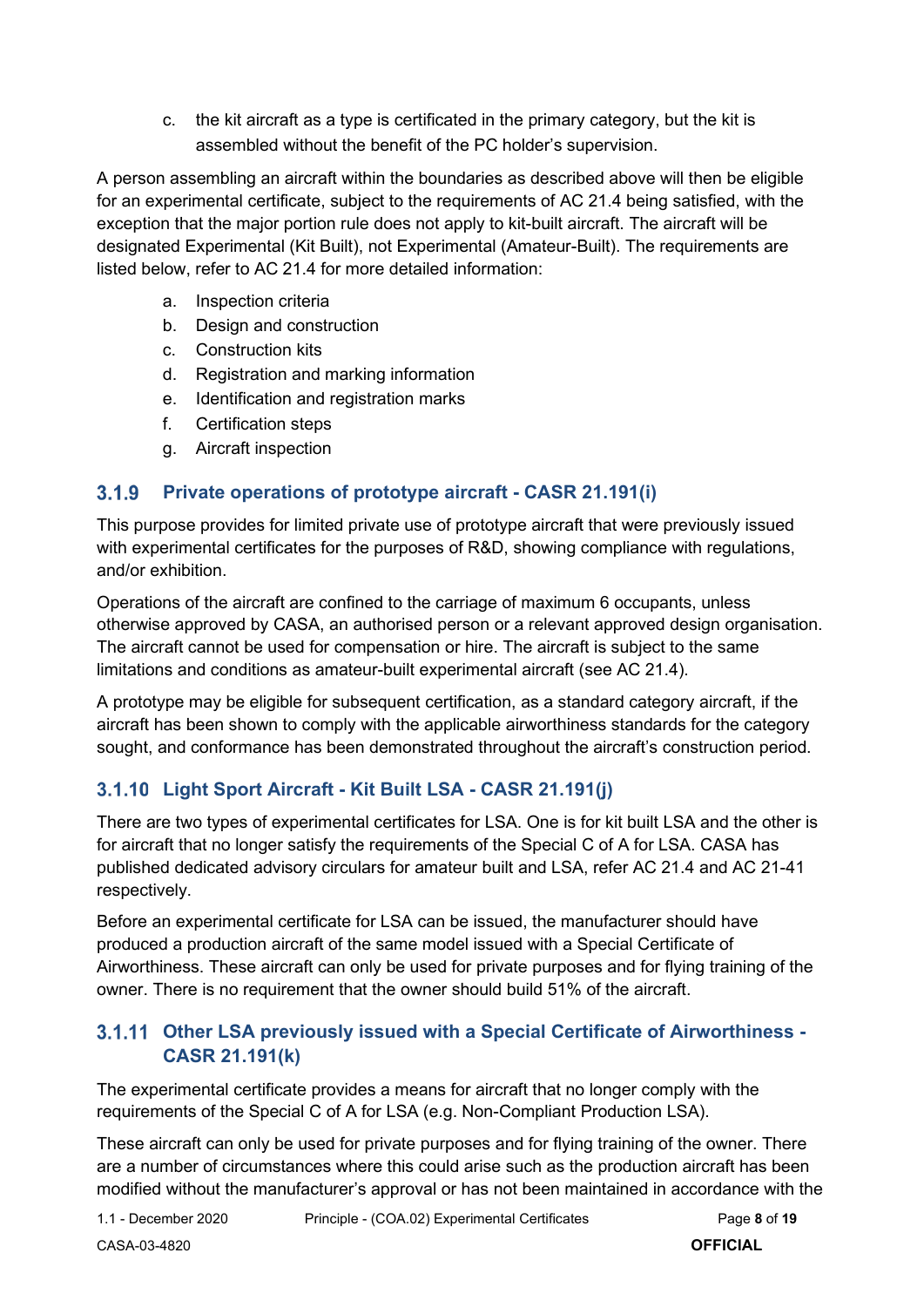manufacturer's requirements. Another circumstance may be that the manufacturer has gone out of business and no suitable persons or organisations have taken over the continuing airworthiness functions for the aircraft.

As with Kit built LSA, the manufacturer should have produced a production aircraft of the same model issued with a Special Certificate of Airworthiness before an experimental certificate for LSA can be issued. CASA has published dedicated advisory circulars for amateur built and LSA, refer AC 21.4 and AC 21-41 respectively.

### <span id="page-8-0"></span> $3.2$ **Registration and marking**

Before an application is submitted for issue of the experimental certificate, the aircraft must be registered on the Australian Civil Aircraft Register or be registered with a sport aviation body (CASR 21.192). In addition to the nationality and aircraft registration marks, as required by Part 45 of CASR, the following markings are also required:

a. the word 'EXPERIMENTAL' must be displayed on the aircraft in accordance with the requirements of the CASR Part 45 Manual of Standards.

### 'WARNING

### PERSONS FLY IN THIS AIRCRAFT AT THEIR OWN RISK

### THIS AIRCRAFT IS NOT OPERATED TO THE SAME SAFETY STANDARDS AS A NORMAL **COMMERCIAL PASSENGER FLIGHT**

### CASA DOES NOT SET AIRWORTHINESS STANDARDS FOR EXPERIMENTAL AIRCRAFT'

b. the aircraft registration identification plate must be attached to the aircraft per CASR regulation 45.125 and the CASR Part 45 Manual of Standards.

For CAR regulation 262AP, for other than single seat aircraft, a warning placard must be displayed in the cabin or cockpit at a location in full view of all passengers, with the following wording:

### **Figure 1: Warning example**

### <span id="page-8-1"></span> $3.3$ **Application**

#### $3.3.1$ **Review application**

An applicant for an experimental certificate is required to submit an application using Form 718 or Form 682. An incomplete form (including supporting documents) should be rejected.

Along with the application form, the applicant must supply the following information:

- a. a statement, setting forth the purpose for which the aircraft is to be used.
- b. enough data (such as photographs and three-view drawings) to identify the aircraft, and describe the external configuration
- c. If the aircraft is inspected, any information reasonably needed by CASA or the authorised person or relevant approved design organisation to enable it to impose any conditions, including operational limitations necessary in the interests of the safety of other airspace users and persons on the ground or water;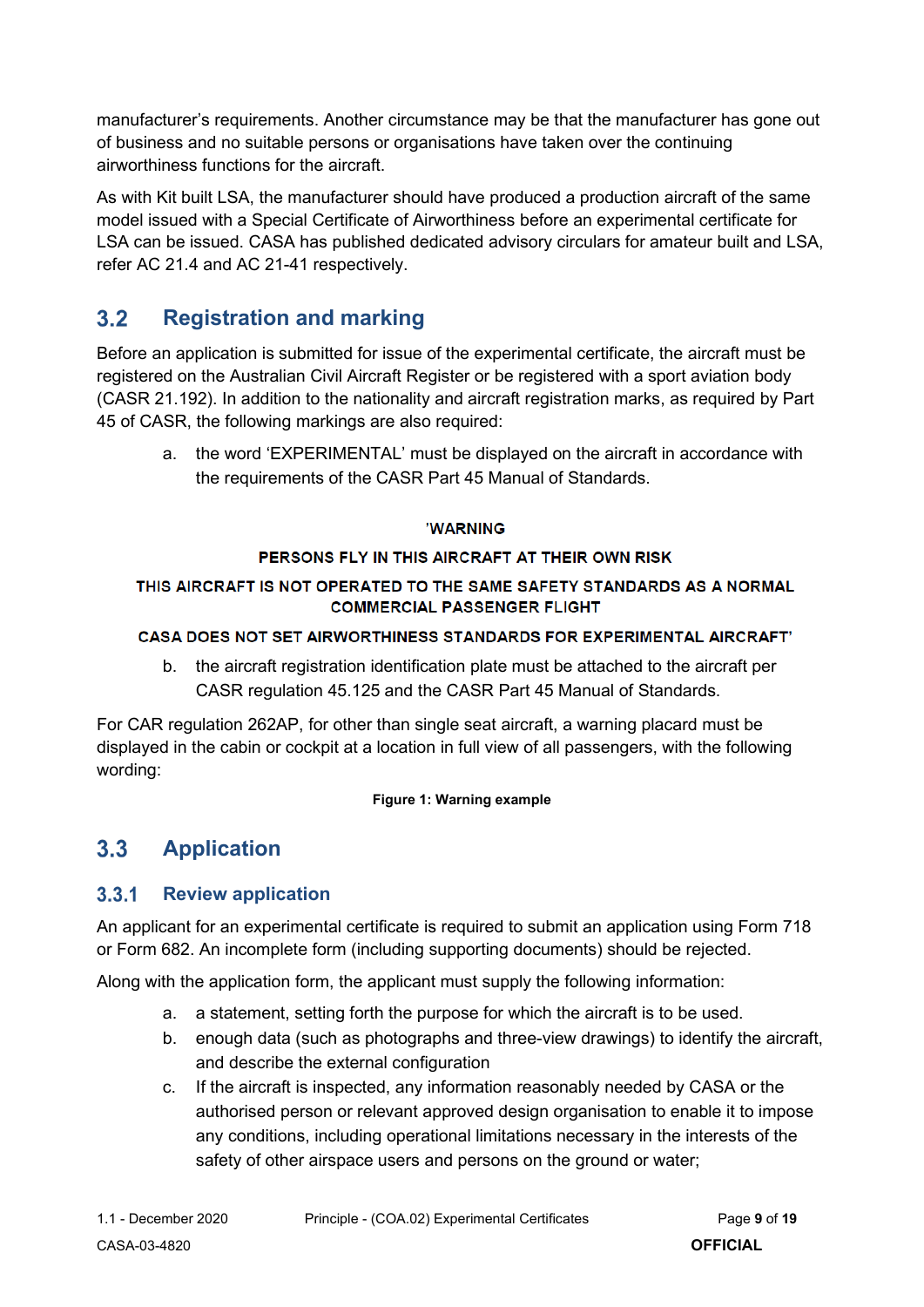For other than prototype aircraft, e.g. those to be used for air racing or exhibition, this could include a copy of the flight manual/pilot's notes, weight and balance report, aircraft logbooks or equivalent documents, maintenance manual or equivalent document, and a list of the relevant airworthiness directives.

- Where the purposes for certificate issue is operating an amateur-built aircraft CASR 21.191(g) the applicant must provide an eligibility statement using CASA From 727.
- Where the purposes for certificate issue is operating certain light sport aircraft CASR 21.191(j), the applicant must provide a statement of compliance using CASA From 681
- **Note:** A program letter or equivalent is recommended to contain the information set out under sections 3.3.3, 3.3.4. and 3.3.5.

#### $3.3.2$ **Letter of authorisation**

If the application is on behalf of the organisation, verify the registered owner of the aircraft provided a notarised letter of authorisation and that the information in this letter is consistent with the application. A true copy of the notarised letter is acceptable.

#### $3.3.3$ **Information to be provided**

Where the purposes for certificate issue are R&D and/or showing compliance, the applicant must provide the information required by CASR 21.193(d). The applicant should provide a program letter that contains the required information as detailed in sections 3.3.4 and 3.3.5.

Where the purposes for certificate issue is operating certain light sport aircraft (3.1.10 above), the applicant must provide the information required by CASR 21.193(e).

For other purposes, it is important that the information provided has sufficient detail to allow CASA, an authorised person, or a relevant approved design organisation to apply the limitations necessary to ensure safe operation of the aircraft.

#### $3.3.4$ **Program letter**

The following provides typical information that should be detailed in a program letter.

### **Purpose**

Verify the program letter clearly describes the purpose for which the aircraft will be used, the purpose of the experiment and that purpose is one listed in CASR 21.191 and meets the requirements of CASR 21.193. The objective is to outline the aircraft configuration and program objectives and not to describe everything in minute detail. The use of the same aircraft for overlapping programs is not precluded, and the program letter can outline one or more programs.

### **Timeframe for the certificate**

Verify the program letter contains the estimated number of flights or flight hours, and the period of calendar time required for the experiment.

### **Area of operation**

Verify the program letter defines the specific area over which the aircraft will be operated, including routes to and from specified airports. A written description or annotated map is acceptable. CASA, an authorised person or a relevant approved design organisation will

1.1 - December 2020 Principle - (COA.02) Experimental Certificates Page **10** of **19**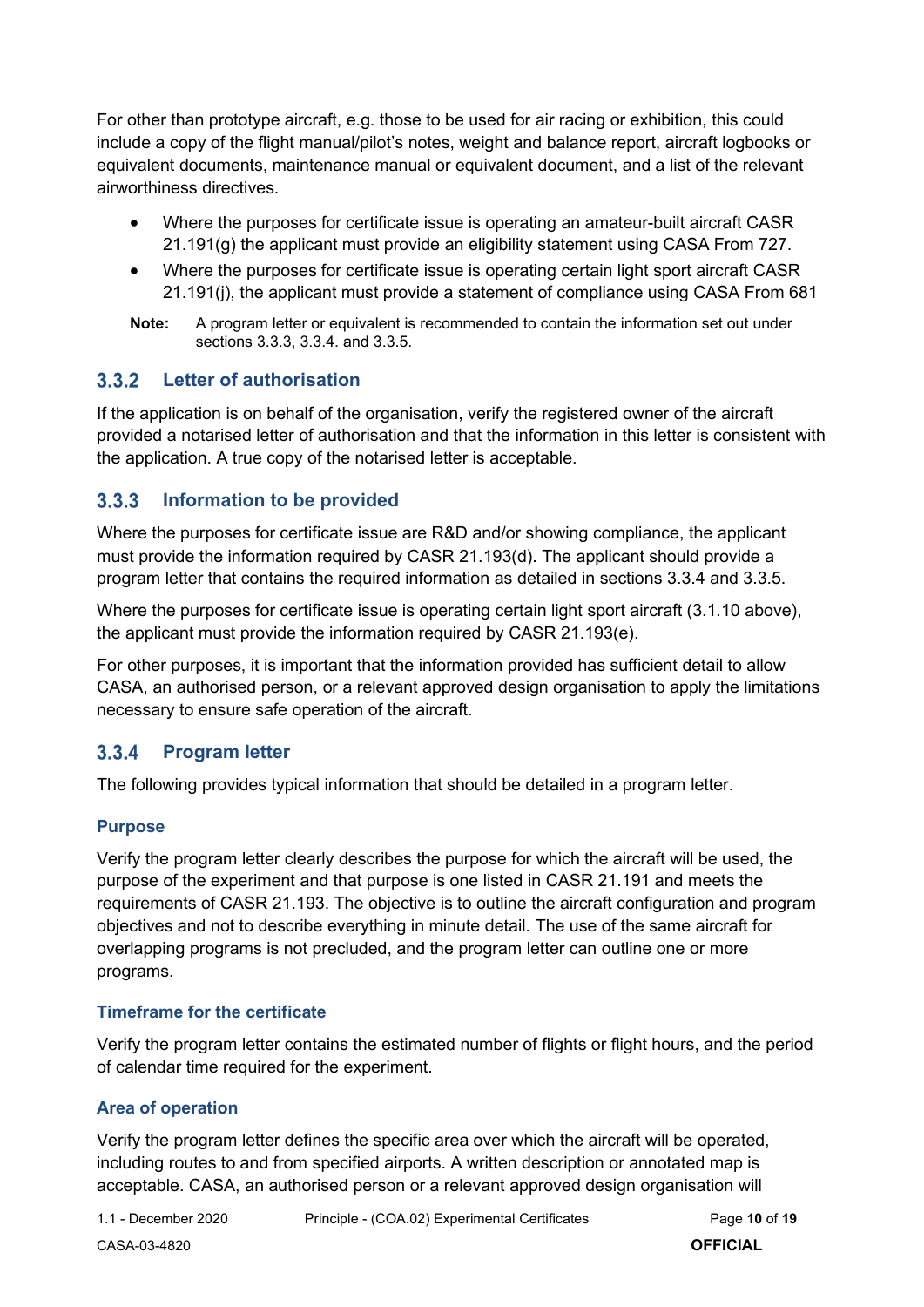establish boundaries of the flight test area and will ensure that hazards to persons on the ground or water are minimised in densely populated areas or congested airways, and the take-off, departure and landing approach corridors.

Civil Aviation Regulation (1988) 262AS refers.

### **Drawings or photographs**

Unless converted from a previously type-certificated aircraft without significant change in the external configuration, verify the program letter includes three-view drawings or three-view dimensioned photographs of the aircraft.

### **Eligibility**

Verify the program letter supports the requested experimental purpose and that purpose is one listed in CASR 21.191. For example, except as provided for under CASR 21.191(f) and 21.195, brokering or marketing of experimental aircraft is not a valid experimental purpose; this includes an individual who manufactures, imports, or assembles an aircraft, and then applies for an experimental airworthiness certificate to help sell the aircraft.

### **Information for operating limitations**

The applicant must outline the aircraft configuration and program objectives, in a manner that will permit CASA, an authorised person or a relevant approved design organisation to prescribe adequate limitations and conditions necessary to ensure safe operation.

### **Multiple purposes**

If the applicant is seeking an experimental certificate for multiple purposes, verify the program letter clearly documents all items listed in section 3.3.5 of this document separately for each purpose. In addition, verify the program letter describes any required configuration changes for changing purposes, to include adding or removing equipment and enabling or disabling systems; required configuration changes are typically specified via the modification or addition of operating limitations. Configuration changes may also require adjustments to the aircraft inspection program. If the applicant intends to use the aircraft for multiple purposes or roles, the program letter should:

- 1. Document all operations for each purpose.
- 2. Describe any configuration changes that will occur between each purpose, such as adding or removing external stores and enabling or disabling systems.
- 3. Include each purpose in a separate section. For example, an aircraft could have an experimental airworthiness certificate for the purposes of R&D and exhibition. CASA, an authorised person or a relevant approved design organisation cannot determine the appropriate certification for the aircraft without knowledge of how the aircraft is used.

'Crew training' and 'market survey' purposes may be applied for and specified on multiple purpose experimental certificates. These certificates are issued only for the length of time reasonable to accomplish the applicant's program, and their validity date cannot exceed more than one year.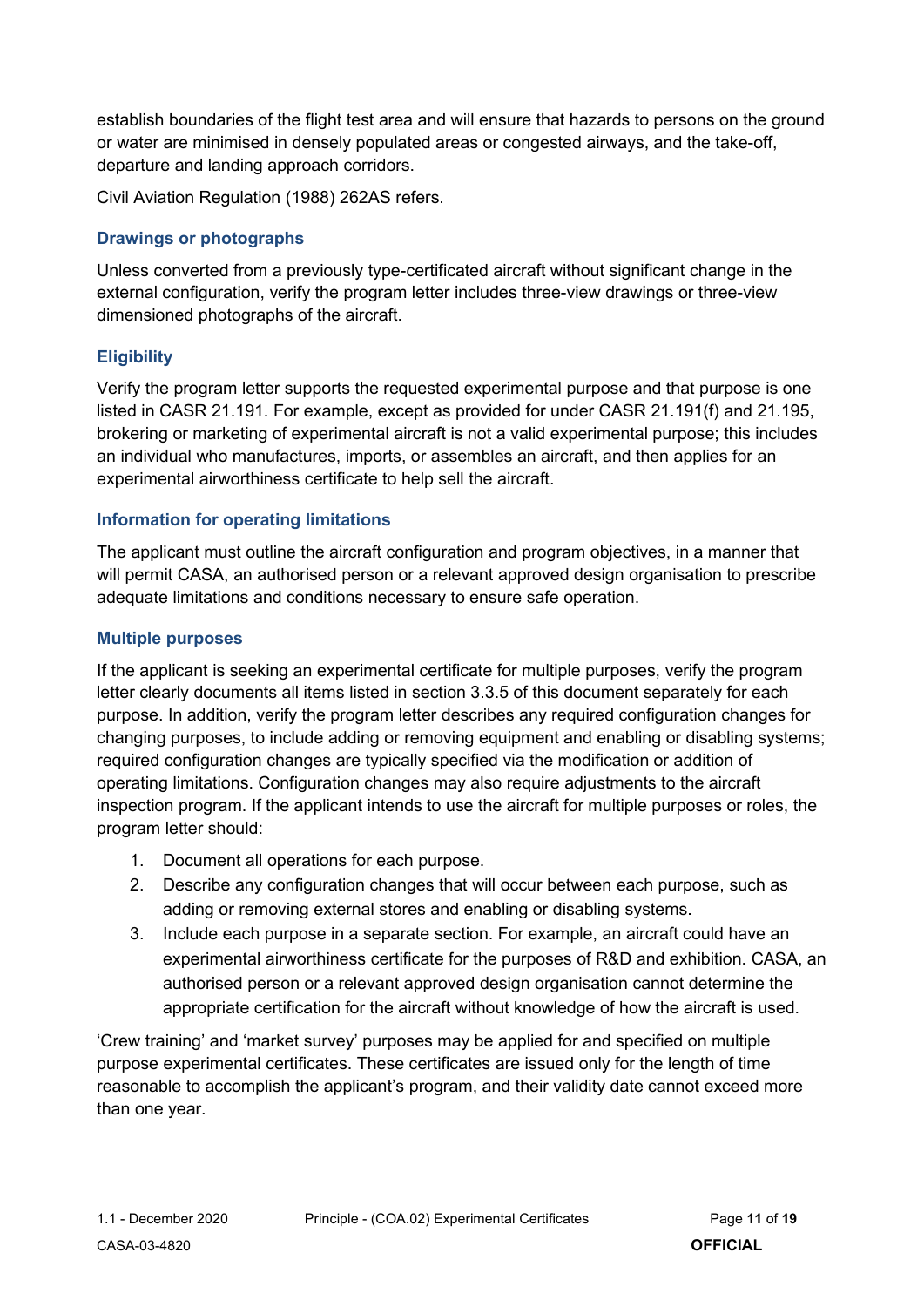#### <span id="page-11-0"></span> $3.3.5$ **Additional required information for purpose**

Use the following to determine if the information provided by the applicant includes sufficient information to establish whether an applicant is eligible for a specific experimental purpose.

### **Research & Development**

For each project, the program letter should:

- 1. Describe the project in sufficient detail to demonstrate it meets the regulatory requirements of CASR 21.191(a).
- 2. Include the number of aircraft required.
- 3. Include the duration.
- 4. Include the number of flights and/or flight hours.
- 5. Describe the area and airports in which the aircraft will be operated.
- 6. Provide contact information of the customer if the project will be performed under contract.

### **Exhibition**

The program letter should:

- 1. Provide event names and dates for the events at which the aircraft will be exhibited.
- 2. Propose route(s) of flight to and from the events.
- 3. For proficiency and/or maintenance flights, include the estimated number of flight hours and the intended area and airports in which the aircraft will be operated.

### **Crew Training**

The program letter should describe the training plan as follows:

- 1. For pilot transition training that leads to a pilot authorisation, provide:
	- a. The name of the person within the company who will provide the training and that person's qualifications (for example, instructor pilot training received).
	- b. A training syllabus.
	- c. The time needed to complete the training (that is, approximate number of hours over a defined period of time)
	- d. The estimated number of pilots to be trained, and
	- e. The airport(s) and area(s) of operation where the training will be conducted.
- 2. For recurrent or revalidation training, provide:
	- a. The name of the person within the company who will provide the training and that person's qualifications (for example, instructor pilot training received).
	- b. When a pilot would need this training (for example, every six months, annually, or after a specified period of inactivity).
	- c. A training syllabus.
	- d. The time needed to complete the training (that is, approximate number of hours over a defined period).
	- e. The performance standards to complete the training, and
	- f. The airport(s) and area(s) of operation where the training will be conducted.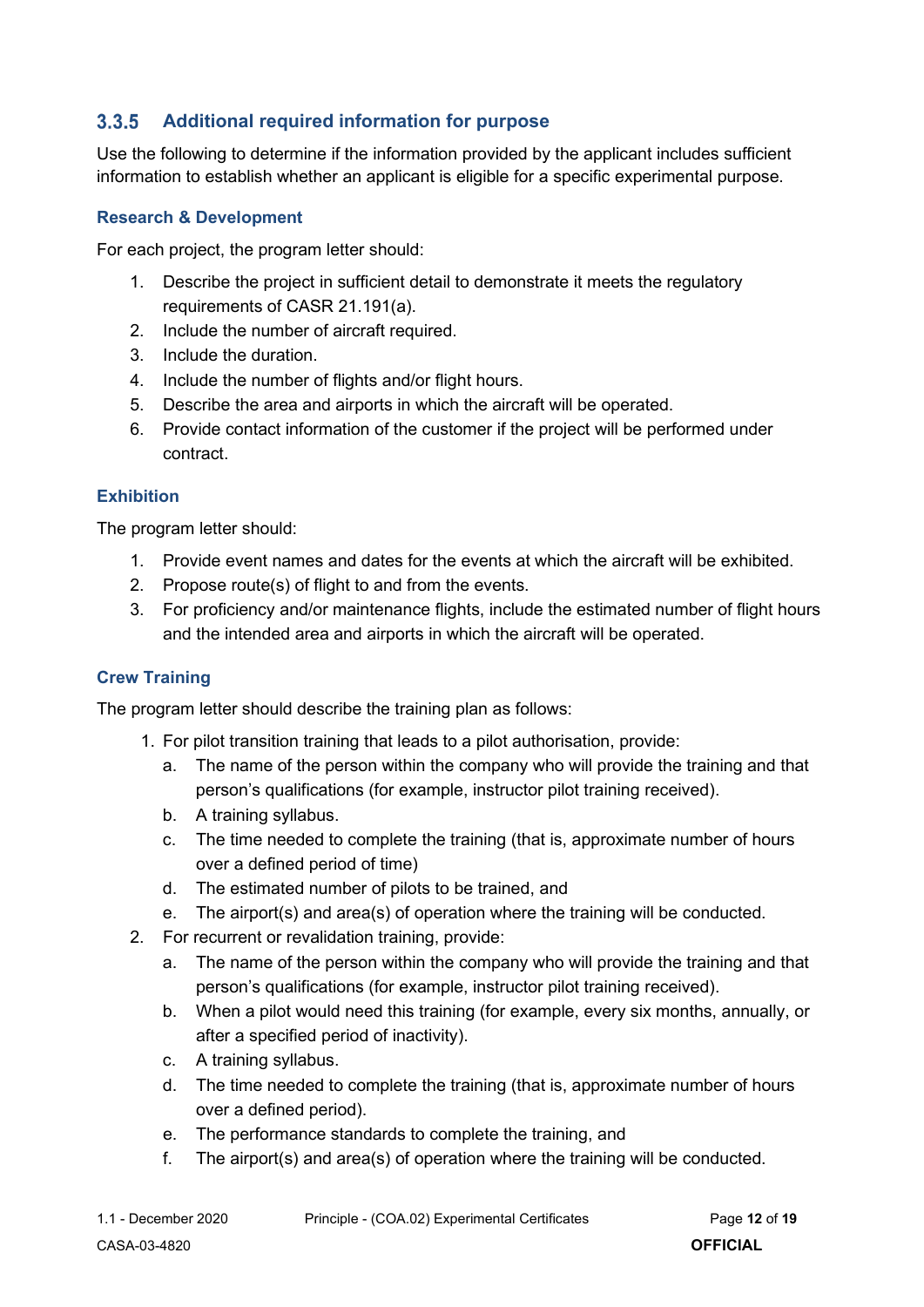### **Market Survey.**

The program letter should:

- 1. Describe the market survey in detail.
- 2. Describe the area and airports in which the aircraft will be operated.
- 3. Identify intended customers.
- 4. Specify dates for the market survey activity.

### **Air Racing**

The program letter should:

- 1. Provide event names and dates for the applicable air races.
- 2. Include route(s) of flight to and from the races.
- 3. Describe the area and airports in which the aircraft will be operated for races and for proficiency and maintenance flights.
- 4. Include the estimated number of hours for proficiency flying and/or maintenance flights.
- 5. Describe any major alterations that have been made to the aircraft.

### **Additional Information.**

- 1. Operating Area. A written description or annotated map is acceptable. Specifically describe the area. Stating "Australia" or "worldwide" is not acceptable. Assigning an operating area of "Australia" may be acceptable for low-risk aircraft. CASA, an authorised person or a relevant approved design organisation may establish boundaries of the flight test area, including take-off, departure, and landing approach routing to minimize hazards to persons, property, and other air traffic. However, it is the operator's responsibility to ensure safe flight of the aircraft.
- 2. Multiple Purpose Use. If the applicant intends to use the aircraft for multiple purposes or roles, the program letter should:
	- a. Document all operations for each purpose.
	- b. Describe any configuration changes that will occur between each purpose, such as adding or removing external stores and enabling or disabling systems
	- c. Include each purpose in a separate section. For example, an aircraft could have an experimental airworthiness certificate for the purposes of R&D and exhibition. CASA, an authorised person or a relevant approved design organisation cannot determine the appropriate certification for the aircraft without knowledge of how the aircraft is used.

### <span id="page-12-0"></span> $3.4$ **Risk assessment**

The operation of experimental aircraft, especially those flown during the test phases of developmental or modification projects, can involve elevated levels of risk. There are no regulations attempting to control the risks involved or indeed stipulating that an operator of such experimental aircraft carry out the formal risk management procedures.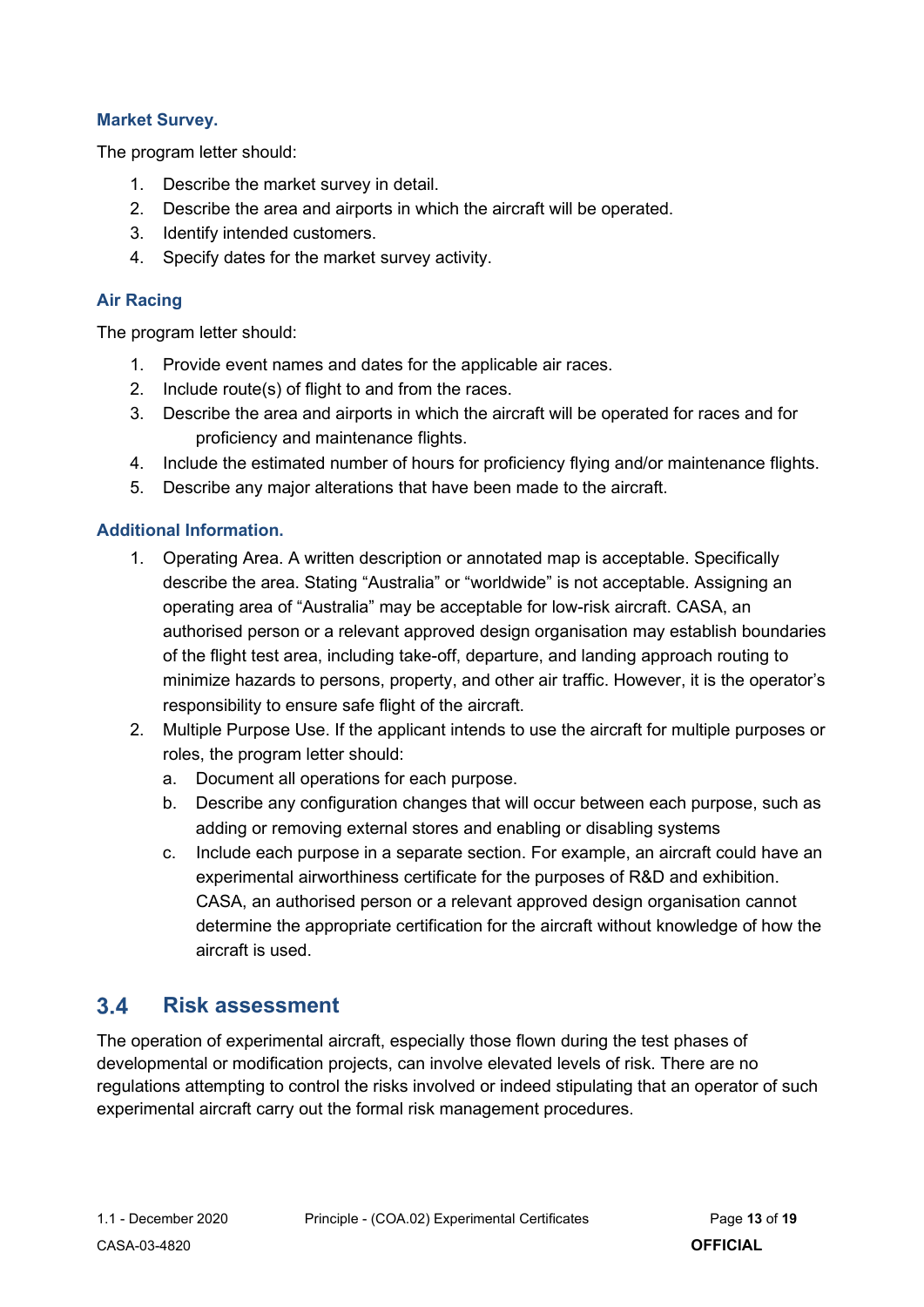#### $3.4.1$ **Hazard and risk assessment**

Paragraph 21.193 (c) of CASR requires that an applicant for an experimental certificate provide CASA, an authorised person or a relevant approved design organisation with any information reasonably needed to enable the imposition of conditions or limitations necessary in the interests of the safety of other airspace users and persons on the ground or water. A fundamental hazard analysis risk management process considering the safety of other persons must be conducted.

CASA Advisory Circular AC21-10 Appendix A provides guidance for applicants and for CASA, an authorised person or a relevant approved design organisation who, in the course of contemplating an application for an experimental certificate, need to assess whether information sufficient to satisfy the requirements of CASR 21.193(c) has been submitted.

CASR 21.195A states that CASA, an authorised person or a relevant approved design organisation must issue the experimental certificate if this information has been provided (and the additional requirements of CASRs 21.191 to 21.193 have been met).

#### $3.4.2$ **Inspection of aircraft**

Prior to the issue of an experimental certificate, CASA, an authorised person or a relevant approved design organisation may require an inspection of the aircraft. The applicant should facilitate this on the understanding that such an inspection would only be required to resolve issues associated with the imposition of conditions or operational limitations necessary in the interests of other airspace users, and persons on the ground or water in consideration of the intended purpose(s). The inspection could be carried out by the relevant CASA officer, authorised person or by another entity, for example, an approved maintenance organisation or a Licensed Aircraft Maintenance Engineer, as directed by CASA, an authorised person or a relevant approved design organisation.

### <span id="page-13-0"></span> $3.5$ **Flight testing**

An unproven aircraft is required to be operated in a flight test area. The following information contains a brief outline of the test flight application process. CASA Advisory Circular AC21-10 and 21-47 provide expanded guidance in these areas.

**Note:** All experimental and developmental flight testing, and the flight testing to prepare the flight test reports submitted to CASA claiming compliance with the applicable airworthiness standards, is the responsibility of the applicant and the applicant's flight test personnel. The CASA Test Pilot (TP) is not the experimental or developmental test pilot.

#### $3.5.1$ **Flight test area**

The area selected by the applicant and submitted to CASA, an authorised person or a relevant approved design organisation for approval should not be over built-up areas of a city or town or in congested airways, so that the flight testing, during which passengers may not be carried, would not likely pose any hazard to other aircraft in the airways or persons on the ground or water. Furthermore, take-off and landing approach paths, and trajectory directions of the aircraft should control of the aircraft be lost, will not be allowed to pass overpopulated areas.

Civil Aviation Regulation (1988) 262AS refers.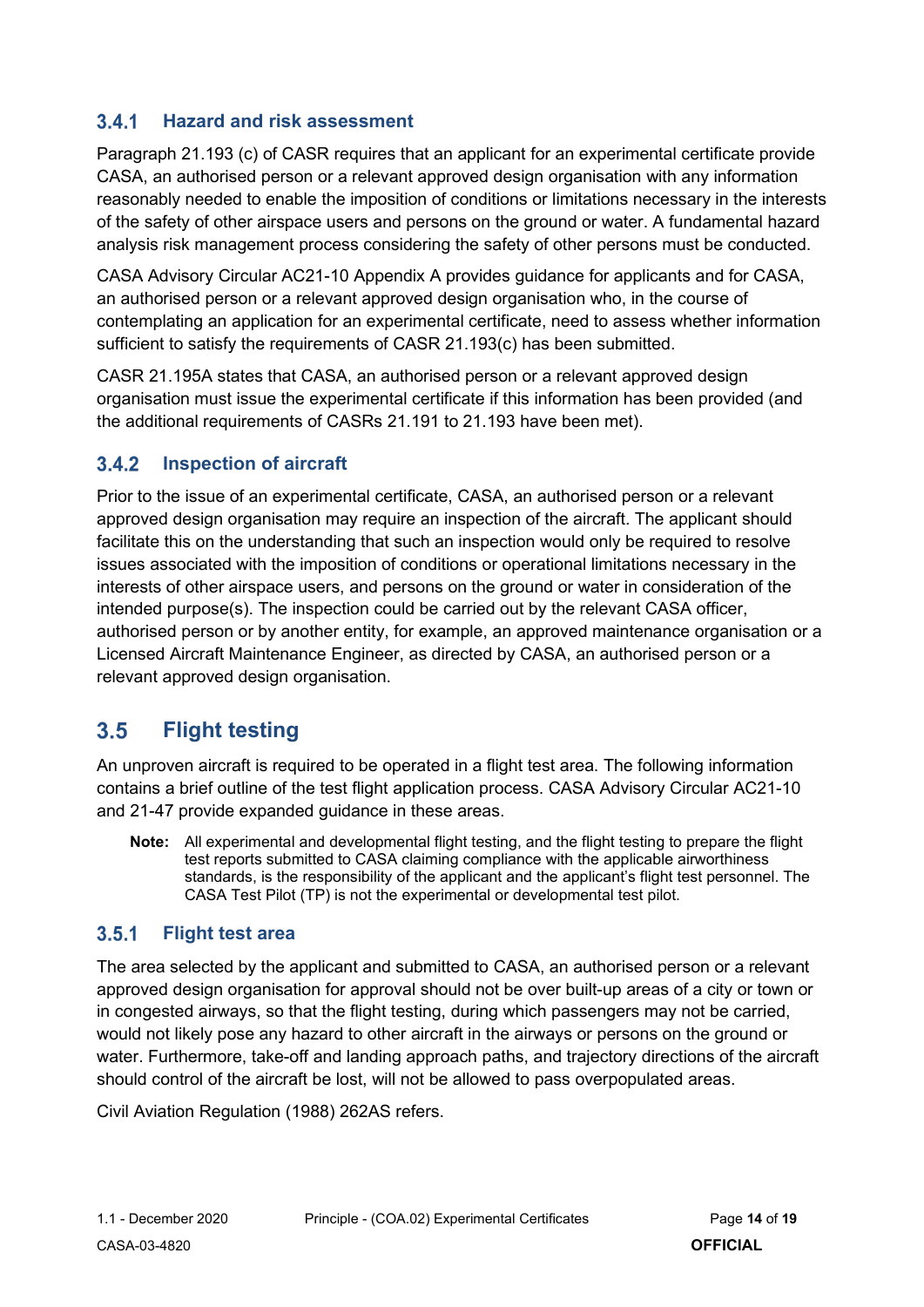#### $3.5.2$ **Duration**

Except for amateur-built aircraft (see AC 21.4), there are no specific time recommendations for operation of an experimental aircraft within an assigned test area. Each case must be judged on the individual conditions, such as the type and complexity of the aircraft.

#### $3.5.3$ **Aerobatics**

Aerobatic manoeuvres may be permitted whilst the aircraft is in the assigned flight test area if, in the judgment of the CASA, an authorised person or a relevant approved design organisation, the aircraft has the capability of such flight. However, these manoeuvres should not be attempted until sufficient flight experience has been gained to establish that the aircraft is satisfactorily controllable.

#### $3.5.4$ **Pilot qualifications**

To carry out flight testing on an experimental aircraft the pilot must have at least a private pilot licence (PPL) with the appropriate endorsements.

Although the regulations do not require the initial experimental aircraft test pilot to have any specific test flying qualifications or knowledge, it would be most unwise for the initial flight tests to be carried out by other than a pilot with such knowledge, especially in the case of a totally unproven design.

#### $3.5.5$ **Flight test program**

The complexity of a flight test program will essentially be a function of the nature of the program, for example:

- a pure R&D program without type certification being involved
- flight testing of a modification
- initial testing of an aircraft destined to carry out exhibition flying and/or air racing
- full type certification of a new aircraft type.

#### $3.5.6$ **Flight test safety**

Some basic flight test safety aspects worth considering during any flight test program are elaborated on in AC 21-10, the aspects to consider are as follows:

- aircrew
- W\work-up
- test planning
- hazard analysis and risk management
- test conduct
- knock it off (KIO)
- crew duty, fatigue, perceived pressure.

#### <span id="page-14-0"></span> $3.6$ **Issue experimental certificate approval**

Experimental certificates are issued using CASA Form 720 Special Certificate of Airworthiness.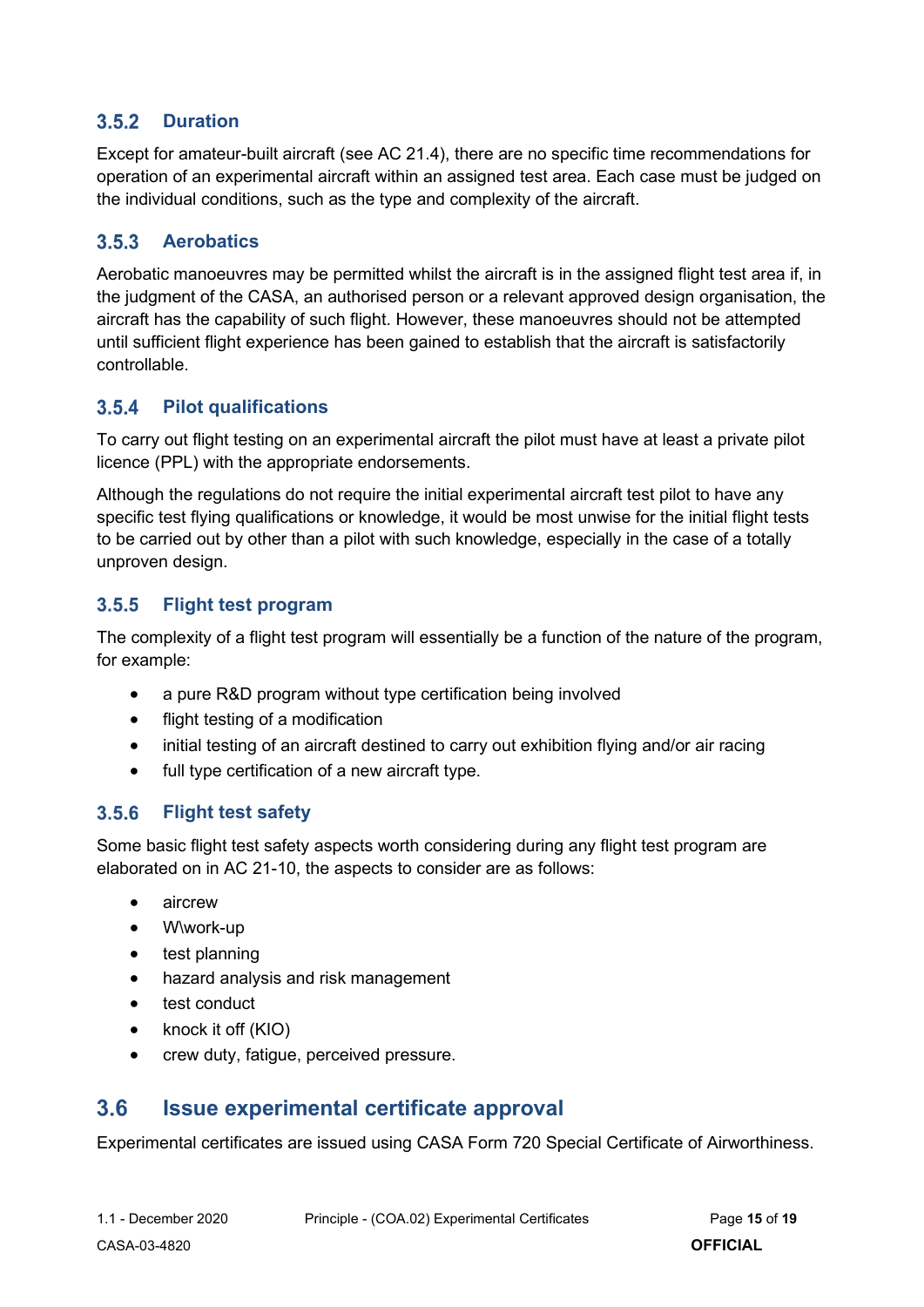#### $3.6.1$ **Time limitations**

When issuing a certificate for the purposes of research and development, showing compliance with regulations, crew training, and market surveys, the certificate will be made effective for only the length of time reasonable to accomplish the applicant's program, but not to exceed one year.

'Exhibition' and 'air racing' purposes may be applied for and specified on multiple purpose experimental certificates. However, if any flight testing prior to use of an aircraft in one or both of these purposes is required to be carried out, then the original experimental certificate issued for one or both of the purposes is effective for the period necessary to complete the flight testing, but not to exceed one year. If the testing is not completed within the terms of the certificate, the aircraft must be submitted for re-inspection, and a new certificate issued.

When an exhibition or air racing aircraft has successfully completed its flight testing, the registered operator can then apply for an experimental certificate of unlimited duration. The certificate will show the word 'unlimited' against the expiry block of the certificate and the operating conditions will be revised to reflect those applicable limitations. This paragraph does not infer that unlimited expiry is granted automatically; each case must be evaluated to ensure the request is warranted.

With consideration to the above paragraph, an experimental certificate issued for the purpose of exhibition, air racing, operating amateur-built, kit-built or light sport aircraft or private operations of prototype aircraft (previously issued for purposes of R&D, showing compliance with regulations, and/or exhibition) may have a time limitation applied to the certificate in the interests of the safety of other airspace users and persons on the ground or water. Otherwise, the certificate may be issued without limitation and will continue to be in force until cancelled (refer CASR 195B(2)).

#### $3.6.2$ **Conditions and limitations applied to an experimental certificate**

Civil Aviation Regulation (CAR) 262AP details certain operating limitations that must be applied when issuing an experimental certificate.

Conditions, limitations and directions for operation of an aircraft on special CofA are entered in the Annex to the certificate (Form 720). They should be designed to fit the specific purpose(s) and situations that apply to the aircraft. CASA Advisory Circular AC21-10 Appendices B and C provide standard conditions.

CASA, an authorised person or a relevant approved design organisation may impose any additional conditions, limitations or directions as deemed necessary in the interests of safety of other airspace users, and persons on the ground or water.

The risk assessment discussed at section 3.4 should be considered when imposing conditions or limitations.

Each operating condition, limitation or direction imposed on the certificate should be discussed with the applicant to ensure a full understanding.

### **Operation over built up areas or operations other than day Visual Flight**   $3.6.3$ **Rules (VFR)**

Civil Aviation Regulation (CAR) 262AP requires the operation of experimental aircraft must not be over built up areas (4) and must be conducted during day and under VFR (6). However, CAR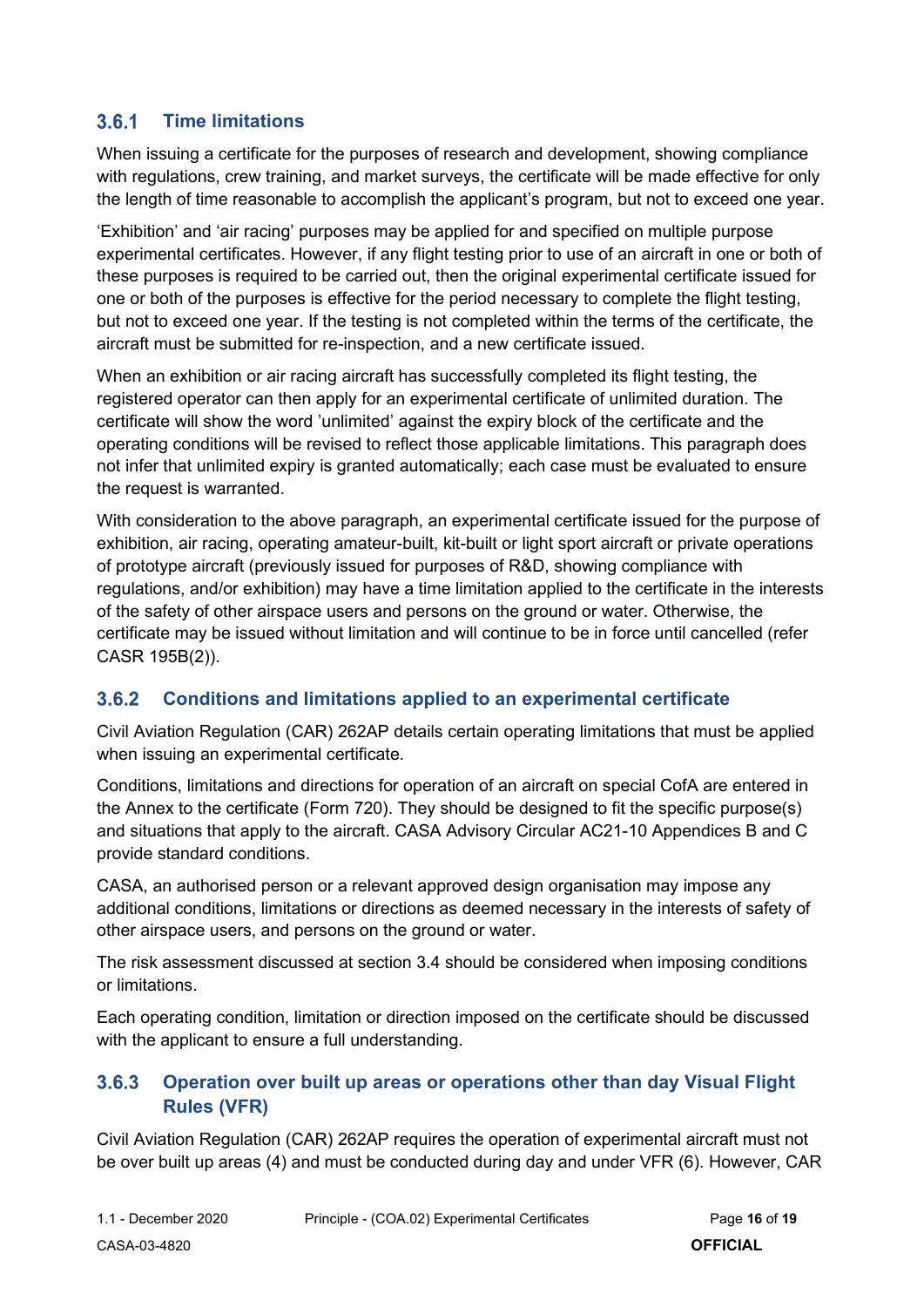262AP (5) and (6) does allow for the approval of such operations in certain circumstances (such as flight test).

As discussed in section 3.4, prior to the issue of an experimental certificate a risk assessment is performed to document the risks associated with the operation of an experimental aircraft. The Applicant's mitigation of identified risks informs the conditions and limitations imposed by CASA on the experimental certificate.. All risks must be mitigated to an acceptable level. CASA reviews risk mitigations and imposes conditions and limitations such that granting the authorisation would not be likely to have an adverse effect on the safety of other airspace users or persons on the ground or water.

Commercial considerations such as the increased costs associated with indirect routing to avoid built up areas is not considered relevant in most scenarios.

If an approval is sought for operations over built up areas or operations other than day VFR, the applicant should clearly show the following have been considered.

- 1. The operation is necessary for the specific purpose for which the experimental certificate was issued, or
- 2. The operation is necessary in support of the operation for which the certificate has been issued (refer CAR 262AP(2)), and
- 3. A risk assessment performed in accordance with AC 21-10 appendix A has shown the level of risk to safety of persons and property on the ground or water is considered as low as reasonably practicable.

### <span id="page-16-0"></span>4 **Cancellation/ suspension**

Regulation 21.195B allows CASA, an authorised person or a relevant approved design organisation to suspend or cancel experimental certificates. Such action may be taken if maintenance on the aircraft is not carried out in accordance with the applicable requirements, or if CASA, an authorised person or a relevant approved design organisation otherwise considers cancellation/suspension action is warranted in the interests of safety of other airspace users and persons on the ground or water.

A suspension on a certificate is lifted on a date prescribed by CASA, an authorised person or a relevant approved design organisation. If the certificate has been cancelled, either through action as described above, or after an aircraft ceases to be on the Australian civil aircraft register or registered with a sport aviation body (or as identified in Part 149, Approved Sport Aviation Organisation), then the applicant will have to apply for a new certificate.

### <span id="page-16-1"></span> $4.1$ **Surrender**

The holder of an experimental certificate must return the certificate to CASA, on written request from CASA, an authorised person or a relevant approved design organisation if it is no longer in force, expired, suspended or cancelled.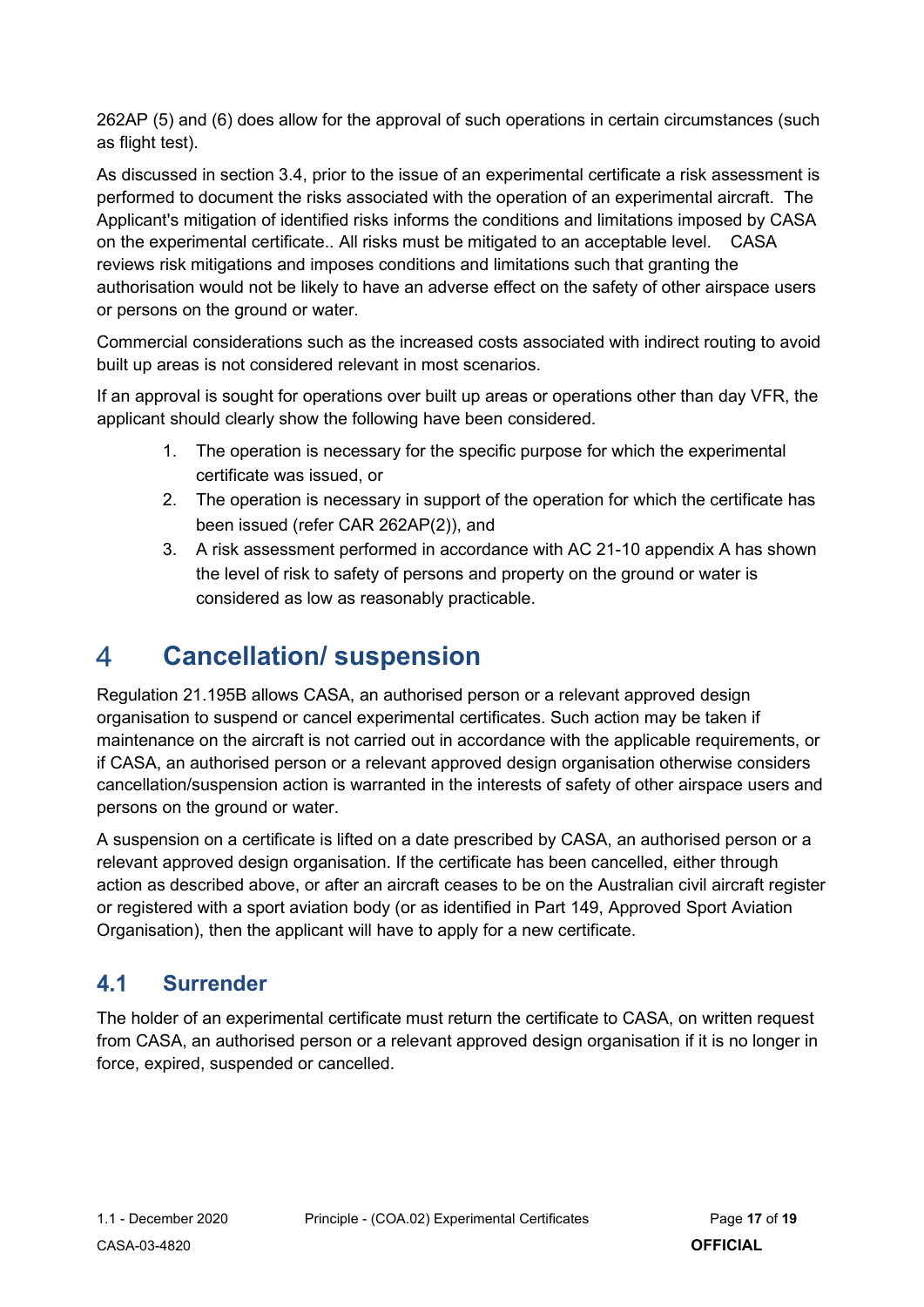### <span id="page-17-0"></span>5 **Definitions for Principle (COA.02)**

### **Table 1: Term and definition**

| <b>Term</b>                                  | <b>Definition</b>                                                                                                                                                                                                                                                                                                                                                                                                                                                               |  |
|----------------------------------------------|---------------------------------------------------------------------------------------------------------------------------------------------------------------------------------------------------------------------------------------------------------------------------------------------------------------------------------------------------------------------------------------------------------------------------------------------------------------------------------|--|
| Ex-armed forces aircraft                     | a. a version of an aircraft that has been manufactured in accordance with<br>the requirements of, and accepted for use by, an armed force of any<br>country (whether or not it has been used by such a force); or<br>b. a particular aircraft:<br>to which paragraph (a) does not apply; and<br>İ.<br>ii that has been operated by an armed force of any country.<br>(Source, regulation 132.010 of CASR).                                                                      |  |
| Experimental certificate                     | An experimental certificate issued under CASR 21.195A.<br>(Source, CASR Dictionary Part 1).                                                                                                                                                                                                                                                                                                                                                                                     |  |
| Experimental/developmental<br>flight testing | Flight tests conducted for the purpose of defining or expanding an aircraft's<br>flight envelope.                                                                                                                                                                                                                                                                                                                                                                               |  |
| Flight test                                  | The process of developing and gathering data during operation and flight of<br>an aircraft and then analysing that data to evaluate the flight characteristics<br>of the aircraft.<br>(Regulation 21.035 of CASR refers).                                                                                                                                                                                                                                                       |  |
| Major portion                                | As related to an experimental certificate issued for the purpose of operating<br>amateur-built aircraft, major portion means that when the aircraft is<br>completed, the majority of the fabrication and assembly tasks have been<br>performed by the amateur builder(s) who submit the application for<br>certification. The major portion means more than 50% of the aircraft.                                                                                                |  |
| Research and development                     | Testing new aircraft design concepts, new aircraft equipment, new aircraft<br>installations, new aircraft operating techniques, or new uses for aircraft in<br>relation to an experimental certificate.<br>(Source, CASR 21.191 modified).                                                                                                                                                                                                                                      |  |
| Special certificate of<br>airworthiness      | a. a certificate of airworthiness issued for:<br>an aircraft type certificated in the primary, intermediate or restricted<br>i.<br>category; or<br>an aircraft in the limited category; or<br>ii –<br>iii an amateur-built aircraft accepted under an ABAA; or<br>iv a light sport aircraft covered by regulation 21.186; or<br>b. a provisional certificate of airworthiness; or<br>c. an experimental certificate.<br>(Source, CASR Dictionary Part 1, CASR 21.175 modified). |  |
| State of design                              | The state that issued the applicable Type Certificate related to the<br>application.                                                                                                                                                                                                                                                                                                                                                                                            |  |